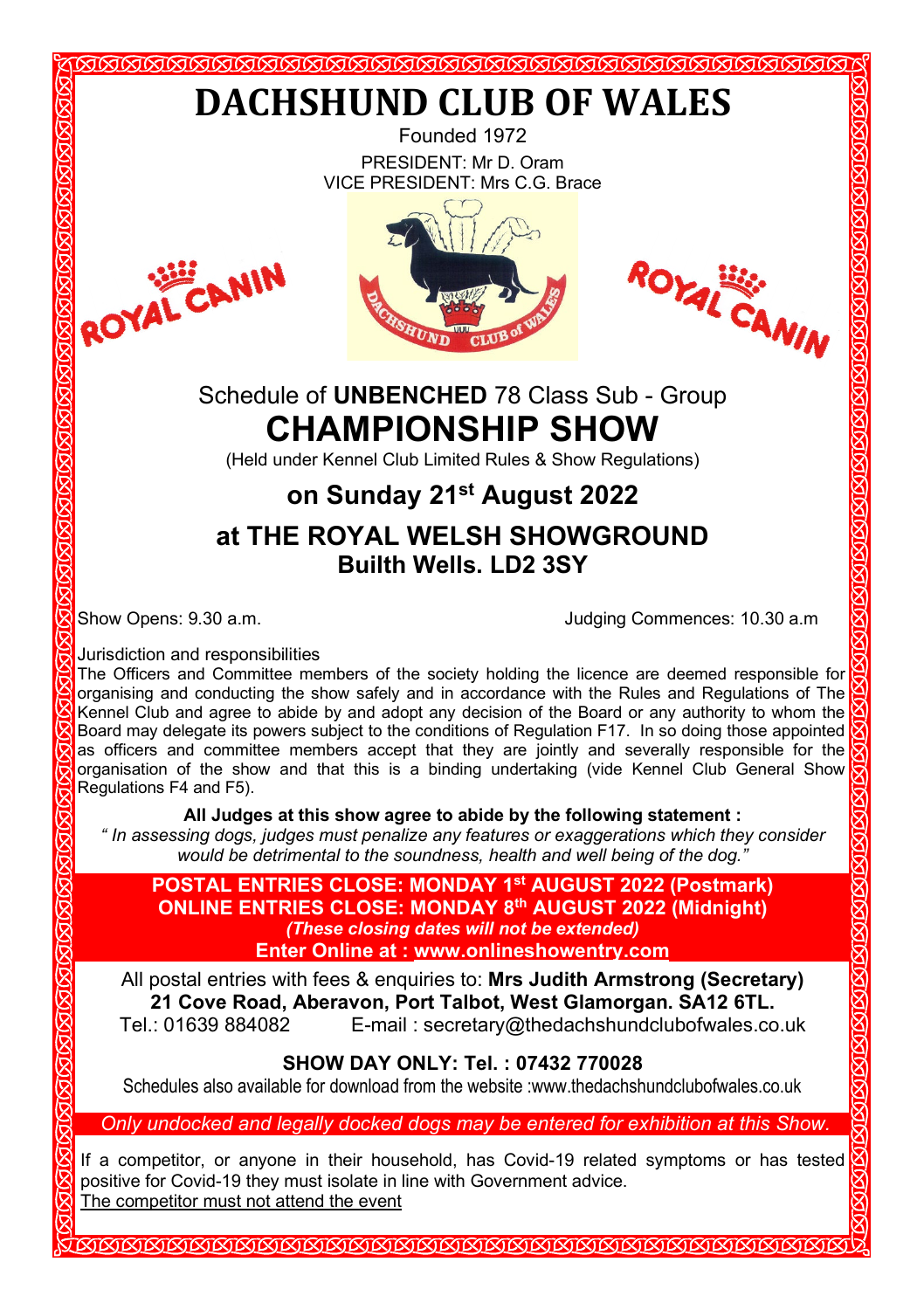#### **Officers & Committee:**

**President**: Mr D. Oram **Vice President**: Mrs C.G. Brace **Chairman**: Mr M. Armstrong

**Secretary:** Mrs J. Armstrong **Treasurer: Mrs T. Watkins Secretary: Mrs T. Watkins** 

 **Committee**: Mr S. Rose, Mr J. Hunt, , Mrs J. Howells, Mr L. Armstrong, Mr A. Beech, Mrs J. Pain, Mrs T. Oram, Mrs C. Sheppard.

#### **SHOW MANAGER: Mrs T. Watkins**

#### **WEIGHING OF MINIATURE DACHSHUNDS**

#### **Health and Welfare Statement**

Miniature Dachshunds will be weighed at all of the Dachshund Club of Wales shows. The desired maximum weight of Miniature Dachshunds is 11 lbs. The Committee wishes to make it clear to exhibitors that the health and welfare of all dogs entered at the Dachshund Club of Wales events is of the highest importance.

The Animal Welfare Act became law on 6<sup>th</sup> April 2007. The focus is now on the responsibility of the owner, as seen in the "Duty of Care". Those who own a dog are legally responsible for its welfare, otherwise they may be seen to be committing a "Welfare Offence".

The Committee may take action against any exhibitors who are found to be depriving their dogs of water and/or food in order to meet the desired maximum weight requirement for Miniatures in the Breed Standard. Exhibits which appear thin and undernourished should be seriously penalised by judges.

The Committee express their gratitude to **ROYAL CANIN** for their sponsorship of this show.

#### **Please note if only entering the D.C.O.W Show Please go to the Welsh Kennel Secretaries for Removal Passes. If only entering the D.C.O.W. You will need to pay Parking on the Day**

|                           | <b>WELSH DRAGONS FOR:</b> Best in Show, Reserve Best in Show,<br>Best Puppy in Show, Reserve Best Puppy in Show & Best Veteran in Show.                                        |
|---------------------------|--------------------------------------------------------------------------------------------------------------------------------------------------------------------------------|
| <b>CLUB ROSETTES FOR:</b> | Best in Show, Reserve Best in Show,<br>Best Puppy in Show, Reserve Best Puppy in Show,<br>Best Veteran in Show.<br>All Best of Breeds, Best Opposite Sex, Best Puppy in Breed. |
| <b>PASSES:</b>            | Passes will NOT be sent. If acknowledgement of entries is required please enclose an<br>S.A.E. or postcard with your entries.                                                  |
| <b>MEMBERSHIP:</b>        | If you are not already a member, why not join the Club?<br>Annual Subscriptions are £5.00 (Single or Joint).<br>Existing members: Subscriptions are now due for 2022.          |

If you haven't paid your subscription yet you may send it with your show entry fees. Thank you.

**BREEDERS DIRECTORY:** If you would like to advertise your Stud Dogs or Puppies for sale in the Club Newsletter, please send £2.00 per annum. The Committee reserves the right to refuse any insertions.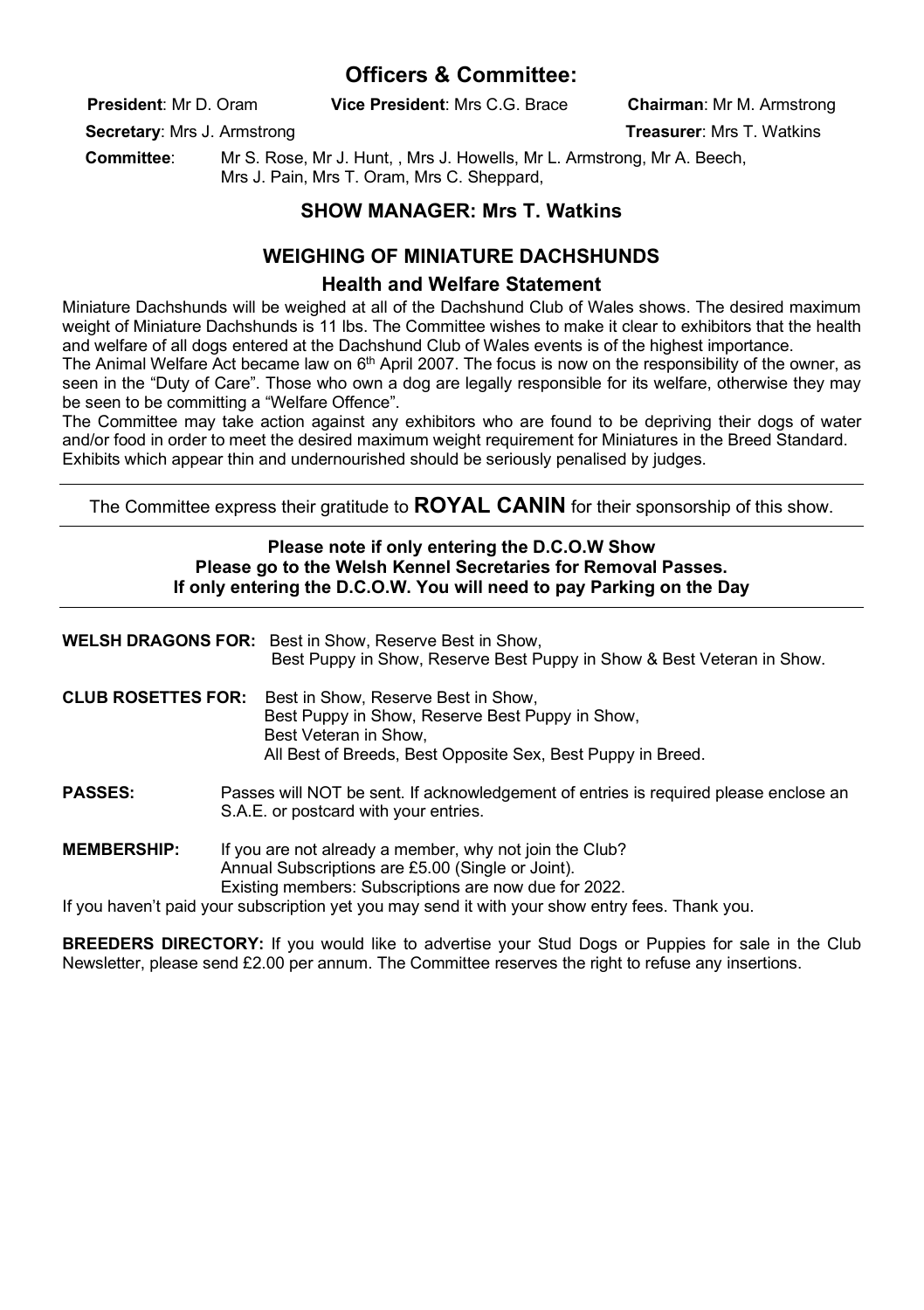#### CLASSIFICATION

#### **Judging will begin upon completion of breed judging in each ring at the WKC**

- Class **1** Minor Puppy *Dog* Class **8** Minor Puppy *Bitch*
- Class **2** Puppy *Dog* Class **3** Junior *Dog*
- 
- Class **4** Post Graduate *Dog* Class **11** Post Graduate *Bitch*
- Class **6** Open *Dog*
- Class **7** Veteran *Dog or Bitch*

**DACHSHUND (LONG HAIRED)** *Judge: Mr Gerry Larkin (Larkin) Kennel Club Challenge Certificate - BITCH Kennel Club Challenge Certificate – BITCH* 

- 
- 
- Class **3** Junior *Dog* Class **10** Junior *Bitch*
- 
- Class **5** Limit *Dog* Class **12** Limit *Bitch*
	-

#### **ALL MINIATURE DACHSHUNDS WILL BE WEIGHED**

# **DACHSHUND (MINIATURE LONG HAIRED) Judge: Sue Roberts (Denver)** *Kennel Club Challenge Certificate – BITCH*

Class **14** Minor Puppy – *Dog* Class **21** Minor Puppy – *Bitch* Class **15** Puppy – *Dog* Class **16** Junior – *Dog* Class **23** Junior – *Bitch* Class **18** Limit – *Dog* Class **19** Open – *Dog* Class **20** Veteran – *Dog or Bitch*

- Class **27** Minor Puppy *Dog* Class **34** Minor Puppy *Bitch* Class **28** Puppy – *Dog* Class **35** Puppy – *Bitch* Class **29** Junior – *Dog* Class **36** Junior – *Bitch* Class **30** Post Graduate – *Dog* Class **37** Post Graduate – *Bitch* Class **31** Limit – *Dog* Class **38** Limit – *Bitch*
- Class **33** Veteran *Dog or Bitch*

- Class **40** Minor Puppy *Dog* Class **47** Minor Puppy Bitch
- 
- 
- 
- 
- 

# Class **43** Post Graduate – *Dog* Class **50** Post Graduate – *Bitch*

- Class **44** Limit *Dog* Class **45** Open *Dog*
- Class **46** Veteran *Dog or Bitch*

*Kennel Club Challenge Certificate – DOG Kennel Club Challenge Certificate – BITCH*

- 
- 
- 
- 

# **DACHSHUND (WIRE HAIRED) Judge: W. Starkey (Hamoura)**

*Kennel Club Challenge Certificate – DOG Kennel Club Challenge Certificate – BITCH*

- 
- 
- 
- 
- 
- Class **32** Open *Dog* Class **39** Open *Bitch*

#### **ALL MINIATURE DACHSHUNDS WILL BE WEIGHED**

# **DACHSHUND (MINIATURE WIRE HAIRED) Judge: Mrs Sandra Johnson (Burnvale)**

*Kennel Club Challenge Certificate – BITCH* 

- 
- Class **48** Puppy *Bitch*<br>Class **49** Junior *Bitch*
- Class **42** Junior *Dog* Class **49** Junior *Bitch*
	-
	-
	- Class **45** Open *Dog* Class **52** Open *Bitch*

Class **24** Post Graduate – *Bitch* Class **25** Limit – *Bitch* Class **19** Open – *Dog* Class **26** Open – *Bitch*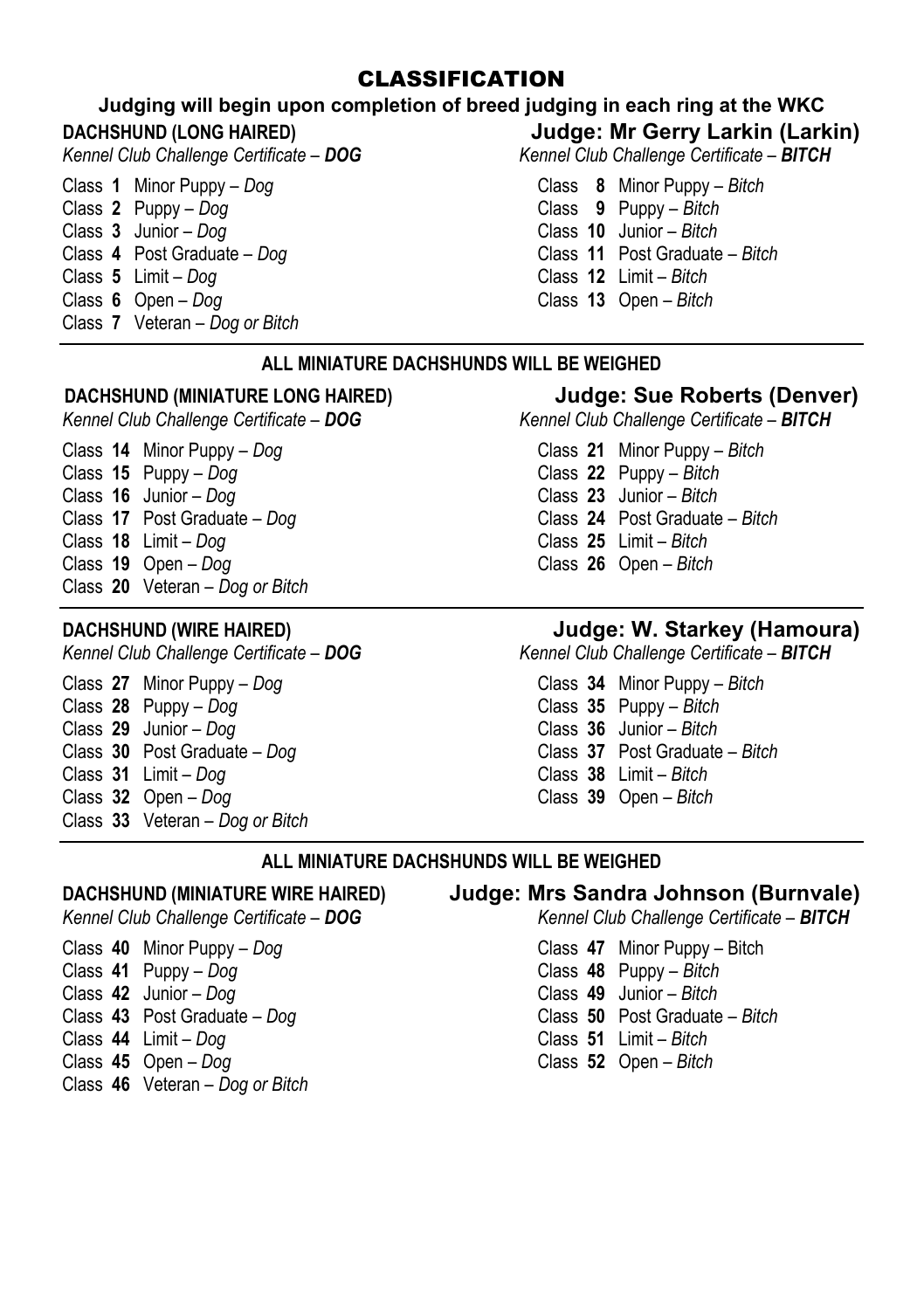#### **DACHSHUNDS (SMOOTH HAIRED) Judge: Mr A. Allcock (Sleepyhollow)**

Class **53** Minor Puppy – *Dog* Class **60** Minor Puppy – *Bitch* Class **55** Junior – *Dog* Class **62** Junior – *Bitch* Class **56** Post Graduate – *Dog* Class **63** Post Graduate – *Bitch* Class **57** Limit – *Dog* Class **58** Open – *Dog* Class **59** Veteran – *Dog or Bitch*

Class **61** Puppy – *Bitch*<br>Class **62** Junior – *Bitch* Class **58** Open – *Dog* Class **65** Open – *Bitch*

#### **ALL MINIATURE DACHSHUNDS WILL BE WEIGHED**

**DACHSHUNDS (MINIATURE SMOOTH HAIRED) Judge: Mr A. Allcock (Sleepyhollow)** 

Class **66** Minor Puppy – *Dog* Class **73** Minor Puppy – *Bitch* Class **67** Puppy – *Dog* Class **74** Puppy – *Bitch* Class **68** Junior – *Dog* Class **75** Junior – *Bitch* Class **69** Post Graduate – *Dog* Class **70** Limit – *Dog* Class **70** Limit – *Dog* Class **77** Limit – *Bitch* Class **72** Veteran – *Dog or Bitch*

Class **71** Open – *Dog* Class **78** Open – *Bitch*

## **BEST IN SHOW, RESERVE BEST IN SHOW**

followed by

## **BEST PUPPY IN SHOW, RESERVE BEST PUPPY IN SHOW**  and **BEST VETERAN IN SHOW**

will now be judged by

## **HELEN WAYMAN (Scarletfair)**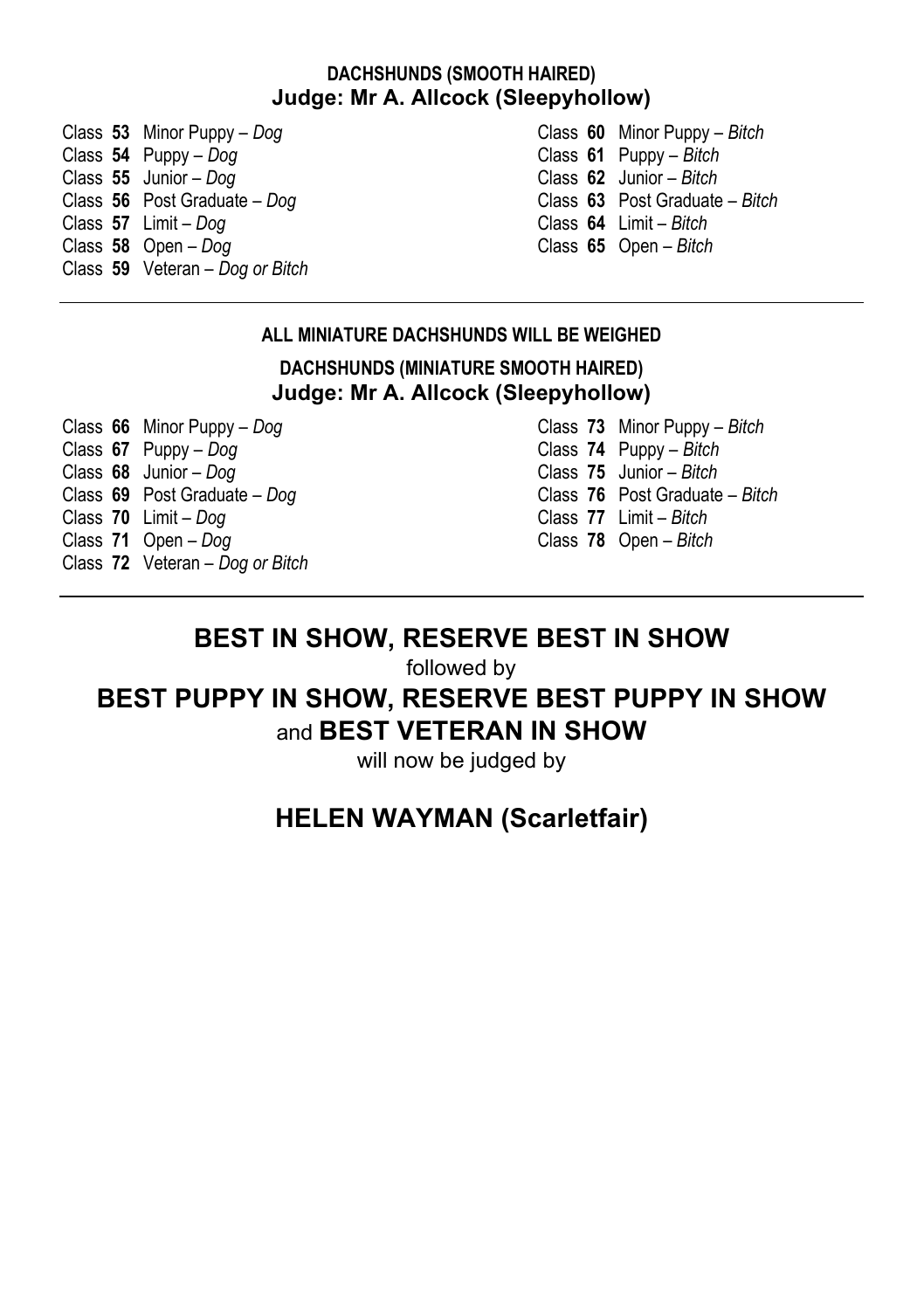#### **DEFINITIONS OF CLASSES**

#### *The word 'dog' includes both sexes*

In the following definitions, a Challenge Certificate includes any Show award that counts towards the title of Champion under the Rules of any governing body recognised by The Kennel Club.

Show awards issued by the Irish Kennel Club, which count towards the title Champion, shall be five point Green Stars or more. Wins at Championship Shows in breed classes where Challenge Certificates are not on offer shall be counted as wins at Open Shows.

In the case of a dog owned in partnership and entered in Members' classes or competing for Members' Specials each partner shall at time of entry be a Member of the Society.

In estimating the number of awards won, all wins up to and including the seventh day before the date of closing of entries shall be counted when entering for any class

#### **i.e. 25th July 2022**

Wins in Variety classes do not count for entry in Breed classes but when entering in Variety classes, wins in both Breed and Variety classes must be counted. First prizes awarded in any classes defined as Special do not count towards eligibility.

1 Withdrawal

The dog may be withdrawn from competition subject to the conditions of Regulations  $F(1)19$ .

2 Transfer

[a] If a dog is ineligible for a class or classes as regards its colour, sex, weight or height, the Show Secretary shall transfer it to the equivalent class or classes for the correct colour, sex, weight or height, and in the event of there being no equivalent class. Minor Puppy and Puppy excepted to the Open class for the correct colour, sex, weight or height.

[b] For an exhibit entered incorrectly in a Minor Puppy class or Puppy class, which is over age but under twelve calendar months of age or eighteen calendar months of age respectively, the Show Secretary shall transfer the exhibit to the Puppy class or the Junior class respectively of the correct colour, sex, weight or height, and in the event of there being no Puppy or Junior class to the Open class for the correct colour, sex, weight or height.

[c] For any reason other than the above, the Show Secretary shall transfer it to the Open class for the correct colour, sex, weight or height.

[d] If an exhibit arrives late and misses a class, even if it is the only class in which the dog is entered, the dog may not be transferred to any other class.

Minor Puppy: For dogs of six and not exceeding nine calendar months of age on the day of the Show. Puppy: For dogs of six and not exceeding twelve calendar months of age on the day of the Show.

Junior: For dogs of six and not exceeding eighteen calendar months of age on the day of the Show.

Post Graduate: For dogs which have not won a Challenge Certificate/CACIB/CAC/Green Star or five or more First Prizes at Championship Shows in Post Graduate, Minor Limit, Mid Limit, Limit and Open classes, whether restricted or not where Challenge Certificates were offered for the breed.

Limit: For dogs which have not become show Champions under the Kennel Club Regulations or under the rules of any governing body recognised by the Kennel Club, or won 3 or more CC/CACIB/CAC/Green Stars, or won 7 or more First Prizes in all at Championship Shows in *Limit or Open* Classes confined to the Breed, whether restricted or not at Shows where Challenge Certificates were offered for the breed.

Open: For all dogs of the breed for which the class is provided and eligible for entry at the Show.

Veteran: For dogs of not less than seven years of age on the day of the show.

Not for Competition: Societies may at their discretion accept Not for Competition entries. Societies may accept such entries from breeds of dog not included within the title of the Society and at Shows held over more than one day, such entries may be accepted on any day from any breed. Puppies between the ages of 4 months and 6 months will be admitted to this show provided they are entered NOT FOR COMPETITION and all relevant details are completed on the entry form in the same way as for any other exhibit and they are Kennel Club registered.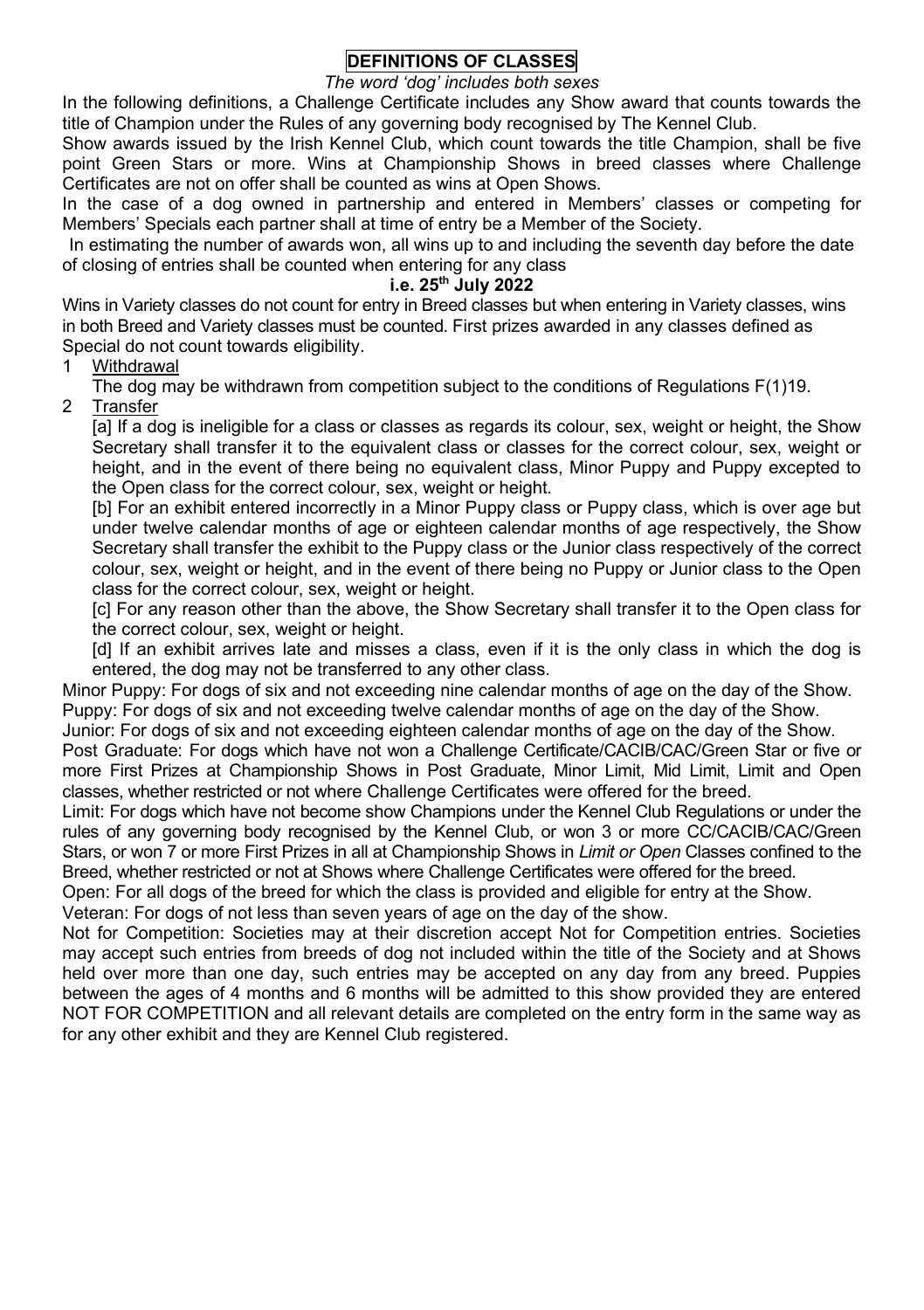#### **RULES AND REGULATIONS**

- 1 The Show will open at 9.00 a.m.<br>2 Dogs will be received at any time
- 2 Dogs will be received at any time but it is the exhibitors responsibility to ensure that exhibits are available for judging when required.
- 3. Judging will commence at upon completion of the breed judging at the Welsh Kennel Club prompt.
- 4. Exhibits may be removed from the Show after their judging has been completed.
- The Show will close half an hour after all judging has been completed.
- 5 Entry fees are :

 **BREEDS WITH C.C's: MEMBERS** First Entries - £10.00 per dog. **BREEDS WITH C.C's: NON-MEMBERS** First Entries - £12.00 per dog. **BREEDS WITHOUT C.C's: MEMBERS** First Entries - £4.00 per dog. **BREEDS WITHOUT C.C's: NON-MEMBERS** First Entries - £5.00 per dog. All subsequent entries with same dog - £1.00 per dog per class. (with or without C.C.s) (Members or Non-Members) Annual Subscriptions are £5.00 (Single or Joint). Not for Competition – £2.00 per dog Catalogues £2.00 prepaid with entries (£2.50 on the day). **Entries can Via Post or made online via** [www.onlineshowentry.com](http://www.onlineshowentry.com/)

- 6. Prize Money: No Prize Money on offer at show
- 7. The Committee reserves to itself the right to refuse entries.<br>8. Puppies under six calendar months of age on the first day of
- 8. Puppies under six calendar months of age on the first day of the Show are not eligible for exhibition.<br>9. The mating of bitches within the precincts of the Show is forbidden
- The mating of bitches within the precincts of the Show is forbidden.

#### 10. **BEST PUPPY IN SHOW**:

Where a Best Puppy in Show competition is scheduled the Best Puppy in Show is a puppy which has competed and has been declared Best Puppy in Breed or Best Any Variety Not Separately Classified puppy. A puppy is a dog of six and not exceeding twelve calendar months of age on the first day of the Show. Where the Best of Breed or Best in Show is a puppy it should automaticall **may, at the discretion of the judge**, be awarded Best Puppy in Breed and Best Puppy in Show respectively. Where the Reserve Best of Breed or Reserve Best in Show is a puppy which has only been beaten by an adult dog it **may, at the discretion of the judge**, be Best Puppy in Breed and Best Puppy in Show respectively. Consequently, selection of Best Puppy in Breed and Best Puppy in Show must follow the selection of Best of Breed and Best in Show respectively.

- 11 **BEST IN SHOW**: The dog declared Best in Show must be selected from Best in Breed, (Best Any Variety Not Separately Classified Puppy or Best Any Variety Imported Breed Register Puppy). Reserve Best in Show must be selected from the remaining Best of Breed(s) and the dog/bitch declared by the breed judge to be Reserve Best of Breed to the dog declared Best in Show.
- 12 Exhibits will not be admitted to Best in Show competition after a period of ten minutes has elapsed since the announcement that exhibits are required for judging, unless they have been unavoidably delayed by previous judging not being completed on time, and then only with the special permission of the Show Management.
- 13. Exhibitors must not pick up dogs by their tails and leads when lifting them nor handle a dog in a manner which causes its feet not to touch the ground when on the move. This is not acceptable. Exhibitors should note that such practice would constitute harsh handling and reports of such practice will be referred to the Committee under Kennel Club Show Regulation F11.
- 14 All exhibitors must be familiar with the Kennel Club Regulation F (Annex B), Regulations for the Preparation of Dogs for Exhibition
- 15 All dogs resident outside the U.K. must be issued with a Kennel Club Authority to Compete number before entry to the show/event can be made. All overseas entries without an Authority to Compete number will be returned to the exhibitor/competitor.
- 16. DOGS IN VEHICLES ON HOT DAYS: Anyone whose dog is entered at a Kennel Club licensed event should take all reasonable steps to ensure the needs of their dog(s) are met, and should not put a dog's health and welfare at risk by any action, default, omission or otherwise. Breach of Kennel Club Regulations in this respect may be referred to the Board for disciplinary action under the Kennel Club Rules and Regulations.

Your dog is vulnerable and at risk during hot weather and the Kennel Club offers the following guidance to help guide you through the do's and don'ts travelling to and whilst at KC licensed events.

 When travelling to a show please take a moment to consider whether the route to the show is on a busy holiday route, and leave earlier to avoid increased time in traffic jams.

 $\circledcirc$  If your vehicle is not air-conditioned seriously consider whether travelling to the show is a good idea at all.

 The vehicle should be as fully ventilated as possible, and plenty of stops should be taken, with lots of water available to drink.

Ensure your dog is not sitting in full sunlight. There should be plenty of free flowing air around the dog.

When at the show, never leave your dog in the vehicle.

 $\odot$  Keep the dog in the shade – take your own shade for example a large umbrella and always have plenty of water available to drink so your dog stays well hydrated.

 Avoid your dog taking part in unnecessary exertion, or from standing in exposed sunlight for extended lengths of time.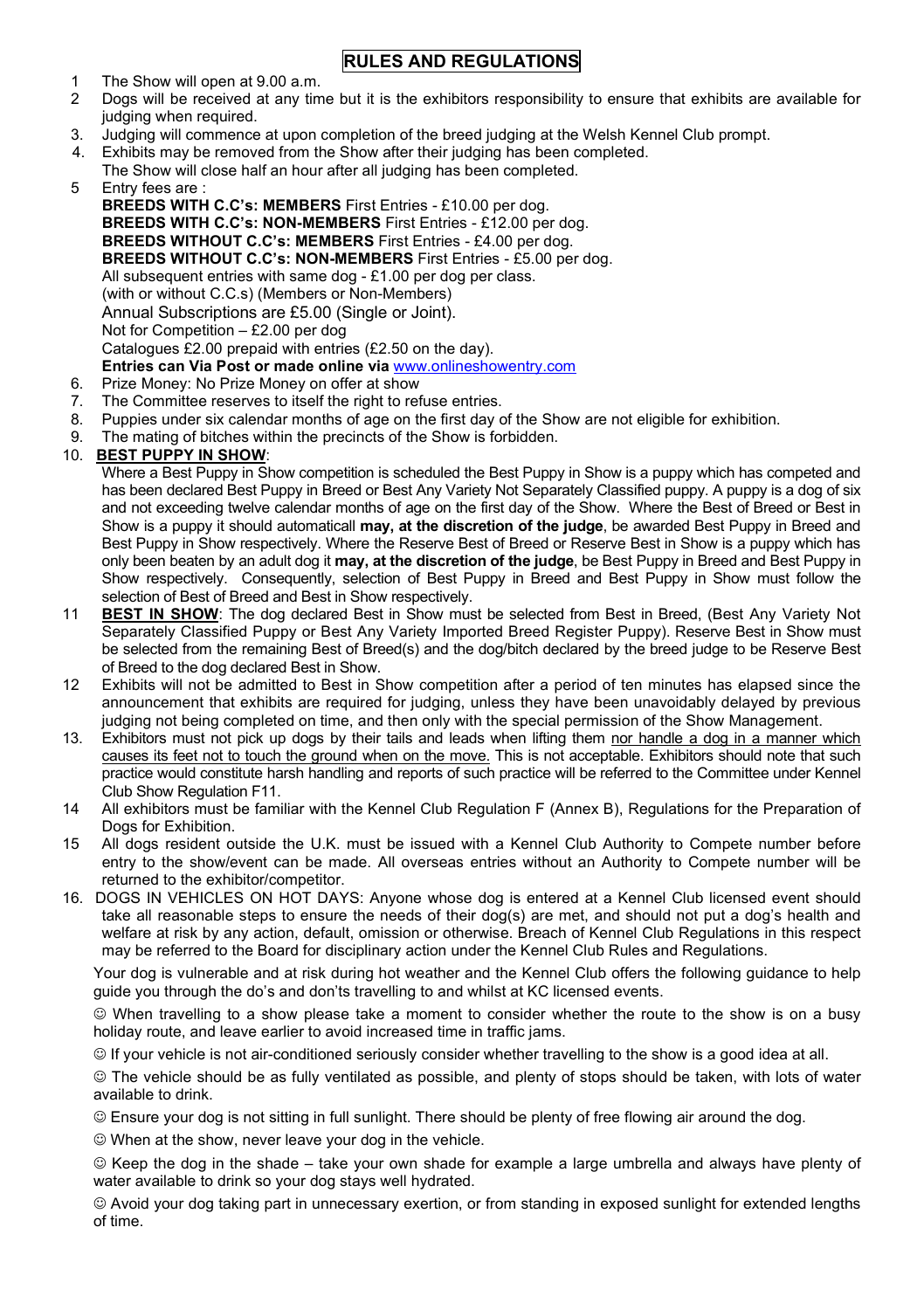Remember, if you feel hot your dog is very likely to feel much hotter and dehydrated, and this could lead to dire results. Please look after your dog's welfare.

WARNING: IF YOUR DOG IS FOUND TO BE AT RISK FORCIBLE ENTRY TO YOUR VEHICLE MAY BE NECESSARY WITHOUT LIABILILTY FOR ANY DAMAGE CAUSED.

Anyone whose dog is entered at a Kennel Club licensed event should take all reasonable steps to ensure the needs of their dog(s) are met, and should not put a dog's health and welfare at risk by any action, default, omission or otherwise. Breach of Kennel Club Regulations in this respect may be referred to the Board for disciplinary action under Kennel Club Rules and Regulations. The use of pinch collars, electronic shock collars, or prong collars, is not permitted at any show licensed by the Kennel Club. This shall apply at the venue or within the precincts of the show.

- 17. Anyone whose dog is entered at a Kennel Club licensed event should take all reasonable steps to ensure the needs of their dog(s) are met, and should not put a dog's health and welfare at risk by any action, default, omission or otherwise. Breach of Kennel Club Regulations in this respect may be referred to the Board for disciplinary action under the Kennel Club Rules and Regulations. The use of pinch collars, electronic shock collars, or prong collars, is not permitted at any show licensed by the Kennel Club. This shall apply at the venue or within the precincts of the show.
- 18. Not for Competition entries will be accepted. Details of each dog so entered must be recorded on the entry form and must be Kennel Club registered.
- 19. No modifications will be made to the schedule except by permission of the Board of the Kennel Club, which will be followed by advertisement in the Canine press wherever possible.
- 20. The Committee of the Show can accept no responsibility for products advertised or sold by Stand Holders at the Show, and wish to remind exhibitors that grooming products on sale may not meet the requirements of the Regulations for the Preparation of Dogs for Exhibition.
- 21 **BEST VETERAN IN SHOW**: The dog declared Best Veteran in Show must be selected from Best Veteran in Breed. Reserve Best Veteran in Show must be selected from the remaining Best Veteran of Breed(s) and the dog/bitch declared by the breed judge to be Reserve Best Veteran of Breed to the dog declared Best Veteran in Show.

#### **Use of Electrical Equipment at Shows**

The Kennel Club is becoming increasingly concerned at the amount of electrical equipment being used by exhibitors at shows, including hair dryers and hair straighteners and other grooming devices.

Electrical equipment should not be brought to shows unless absolutely necessary. In rare instances where it might be required, it should be PAT tested and permission sought from the secretary of the show before it is used.

The Kennel Club has also been informed of recent instances of exhibitors commandeering certain areas of a venue in order to have access to power points so as to use electrical grooming equipment. This is totally unacceptable and particularly unfair on the breeds whose allocated areas have been cramped because of this selfish behaviour.

#### **Security at shows**

In light of recent events the Kennel Club would like to issue a reminder to all Societies of the importance of security at dog shows.

The Kennel Club understands that due to the nature of dog shows and the quantity of paraphernalia exhibitors bring it would be extremely difficult for show organisers to take on the issue of security alone, therefore we would reiterate the advice being given by the Police and security services, that everyone in the UK should remain vigilant and this applies to those organising and taking part in dog shows.

The importance of exhibitors feeling that they and their dogs are safe when attending a show cannot be underestimated. We would therefore remind you of the importance of the need for show organisers and exhibitors to

remain mindful of potential dangers and that all visitors generally need to be vigilant and alert.

Furthermore the society should provide robust notification informing exhibitors of where to report to should they see anything suspicious or of concern, and of the evacuation procedures in place.

#### **Judging at partnership shows**

Partnership shows are those which are held where a host society and another club share a venue and facilities in order to allow exhibitors the opportunity to exhibit at two events during the duration of the host society's show. In most cases, the host society's event will be a general championship show held over a number of days. At partnership shows judges must not officiate at one show and enter or handle a dog for exhibition at the other show including exhibiting a different breed on another day to that which they are to judge. Partnership shows are defined as shows where the host club and other clubs share a venue and other facilities to allow exhibitors the opportunity to exhibit at each show.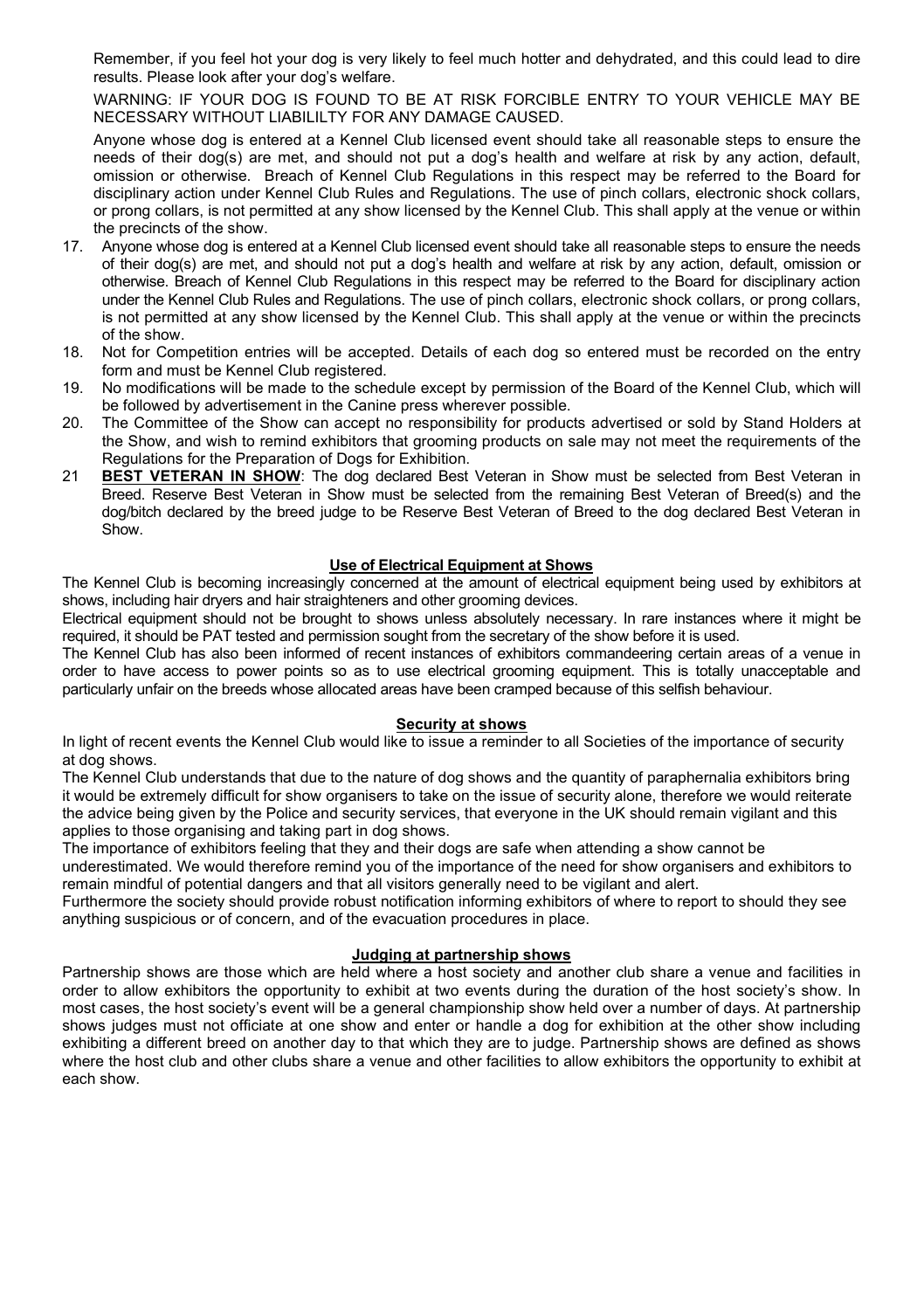## **SHOW SPONSORS**

# **ROYAL CANIN' PRO JOIN TODAY**

As a valued PRO Club member, you will experience a range of benefits including:

- > Dedicated Area Business Manager and Customer Service Team
- > Preferential prices and exclusive offers
- > PRO Club Loyalty Scheme
- > Puppy recommendation packs"



"Subject to compliance with the ROYAL CANIN<sup>0</sup> Responsible Breeder Charter. Pleese visit pro.royalcanin.co.uk for full T&C's and to view the charter.

To find out more about our PRO Club visit pro.royalcanin.co.uk or call 0330 678 1522 (UK) 1890 882 356 (ROI)

\*\*\*\*\*\*\*\*\*\*\*\*\*\*\*\*\*\*\*\*\*\*\*\*\*\*\*\*\*\*\*\*\*\*\*\*\*\*\*\*\*\*\*\*\*\*\*\*\*\*\*\*\*\*\*\*\*\*\*\*\*\*\*\*\*\*\*\*\*\*\*\*\*\*\*\*\*\*\*\*\*\*\*\*\*\*\*\*\*\*\*\*\*\*\*\*\*\*\* **This Schedule was produced by Celebration Rosettes**